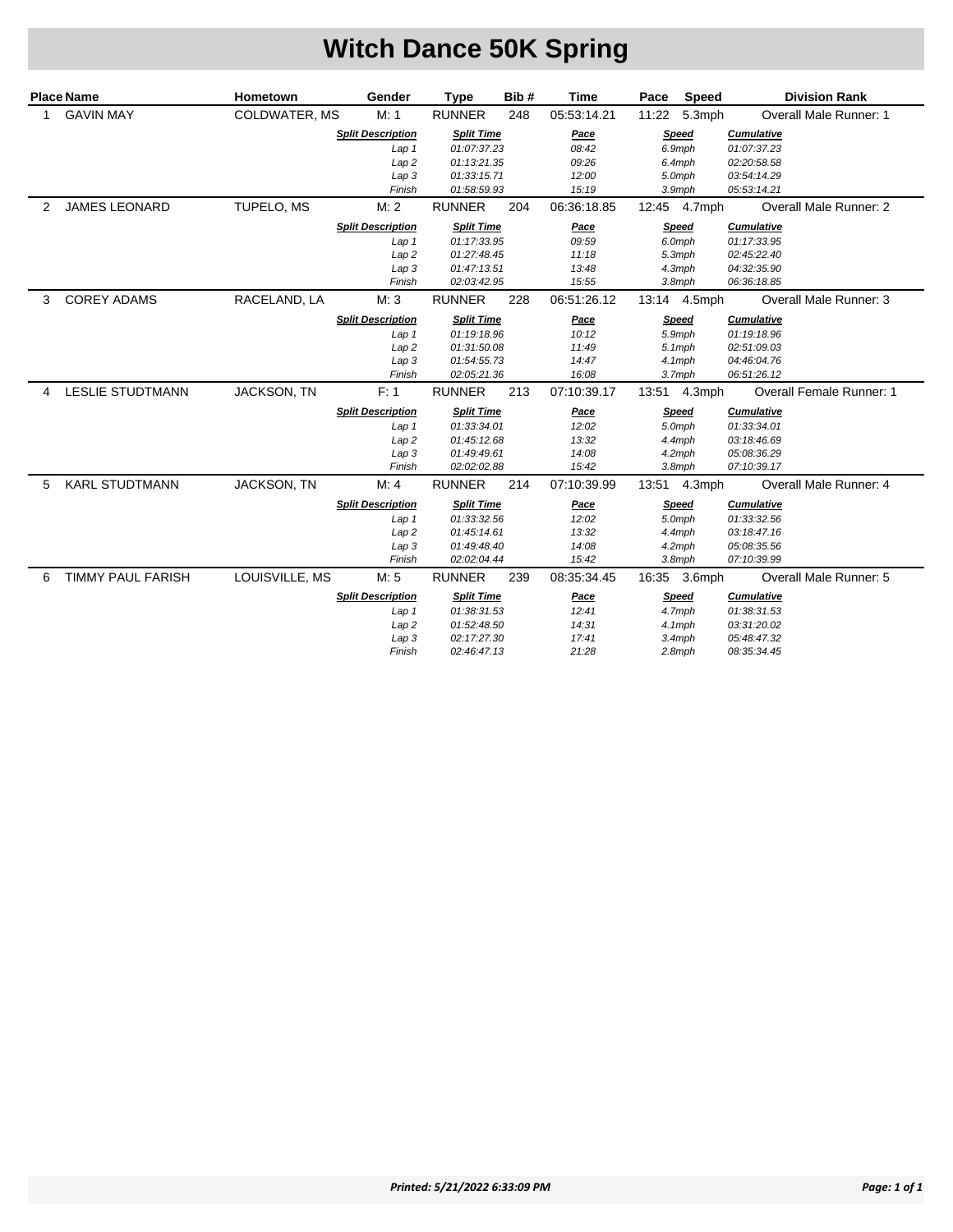# **Witch Dance 25K Spring**

|   | <b>Place Name</b>     | Hometown              | Gender                                       | Type                             | Bib# | Time                 | Pace                   | Speed        | <b>Division Rank</b>                    |
|---|-----------------------|-----------------------|----------------------------------------------|----------------------------------|------|----------------------|------------------------|--------------|-----------------------------------------|
| 1 | PETER KAZERY          | JACKSON, MS           | M: 1                                         | <b>RUNNER</b>                    | 253  | 02:01:05.60          |                        | 07:47 7.7mph | Overall Male Runner: 1                  |
|   |                       |                       | <b>Split Description</b>                     | <b>Split Time</b>                |      | <u>Pace</u>          |                        | <b>Speed</b> | <b>Cumulative</b>                       |
|   |                       |                       | Lap 1<br>Finish                              | 00:59:33.80<br>01:01:31.80       |      | 07:40<br>07:55       | 7.8mph<br>7.6mph       |              | 00:59:33.80<br>02:01:05.60              |
| 2 | <b>JOSEPH BENO</b>    | <b>GERMANTOWN, TN</b> | M: 2                                         | <b>RUNNER</b>                    | 221  | 02:20:16.88          |                        | 09:01 6.6mph | Overall Male Runner: 2                  |
|   |                       |                       | <b>Split Description</b>                     | <b>Split Time</b>                |      | <u>Pace</u>          |                        | <b>Speed</b> | <b>Cumulative</b>                       |
|   |                       |                       | Lap 1                                        | 01:06:00.07                      |      | 08:29                | $7.1$ mph              |              | 01:06:00.07                             |
|   |                       |                       | Finish                                       | 01:14:16.81                      |      | 09:33                | 6.3mph                 |              | 02:20:16.88                             |
| 3 | <b>BRIAN MATOCHIK</b> | COLLIERVILLE, TN      | M: 3                                         | <b>RUNNER</b>                    | 250  | 02:30:23.89          |                        | 09:40 6.2mph | Overall Male Runner: 3                  |
|   |                       |                       | <b>Split Description</b>                     | <b>Split Time</b>                |      | <u>Pace</u>          |                        | <u>Speed</u> | <b>Cumulative</b>                       |
|   |                       |                       | Lap 1<br>Finish                              | 01:05:33.86<br>01:24:50.03       |      | 08:26<br>10:55       | $7.1$ mph<br>$5.5$ mph |              | 01:05:33.86<br>02:30:23.89              |
| 4 | <b>BRADLEY ADAIR</b>  | JACKSON, MS           | M: 4                                         | <b>RUNNER</b>                    | 254  | 02:44:18.94          |                        | 10:34 5.7mph | Overall Male Runner: 4                  |
|   |                       |                       | <b>Split Description</b>                     | <b>Split Time</b>                |      | <u>Pace</u>          |                        | <b>Speed</b> | <b>Cumulative</b>                       |
|   |                       |                       | Lap 1                                        | 01:13:14.85                      |      | 09:25                | 6.4mph                 |              | 01:13:14.85                             |
|   |                       |                       | Finish                                       | 01:31:04.10                      |      | 11:43                | $5.1$ mph              |              | 02:44:18.94                             |
| 5 | <b>JENNIFER BROWN</b> | HENDERSON, TN         | F: 1                                         | <b>RUNNER</b>                    | 240  | 02:45:14.48          |                        | 10:38 5.6mph | <b>Overall Female Runner: 1</b>         |
|   |                       |                       | <b>Split Description</b>                     | <b>Split Time</b>                |      | <u>Pace</u>          |                        | <b>Speed</b> | <b>Cumulative</b>                       |
|   |                       |                       | Lap 1<br>Finish                              | 01:20:43.45<br>01:24:31.04       |      | 10:23<br>10:52       | 5.8mph<br>5.5mph       |              | 01:20:43.45<br>02:45:14.48              |
| 6 | <b>KIP KOEHN</b>      | <b>WEST POINT, MS</b> | M: 5                                         | <b>RUNNER</b>                    | 222  | 02:53:53.64          |                        | 11:11 5.4mph | Overall Male Runner: 5                  |
|   |                       |                       | <b>Split Description</b>                     | <b>Split Time</b>                |      | <u>Pace</u>          |                        | <b>Speed</b> | <b>Cumulative</b>                       |
|   |                       |                       | Lap 1                                        | 01:23:57.84                      |      | 10:48                | 5.6mph                 |              | 01:23:57.84                             |
|   |                       |                       | Finish                                       | 01:29:55.80                      |      | 11:34                | 5.2mph                 |              | 02:53:53.64                             |
|   | 7 KRIS VALLIER        | <b>BARTLETT, TN</b>   | M: 6                                         | <b>RUNNER</b>                    | 234  | 02:56:09.69          |                        | 11:20 5.3mph | Overall Male Runner: 6                  |
|   |                       |                       | <b>Split Description</b>                     | <b>Split Time</b>                |      | <u>Pace</u>          |                        | <b>Speed</b> | <b>Cumulative</b>                       |
|   |                       |                       | Lap 1<br>Finish                              | 01:18:42.81<br>01:37:26.88       |      | 10:08<br>12:32       | 5.9mph<br>4.8mph       |              | 01:18:42.81<br>02:56:09.69              |
| 8 | <b>JIM APPLE</b>      | MEMPHIS, TN           | M: 7                                         | <b>RUNNER</b>                    | 217  | 03:10:14.45          |                        | 12:14 4.9mph | Overall Male Runner: 7                  |
|   |                       |                       | <b>Split Description</b>                     | <b>Split Time</b>                |      | <u>Pace</u>          |                        | Speed        | <b>Cumulative</b>                       |
|   |                       |                       | Lap 1                                        | 01:20:12.45                      |      | 10:19                | 5.8mph                 |              | 01:20:12.45                             |
|   |                       |                       | Finish                                       | 01:50:02.00                      |      | 14:09                | 4.2mph                 |              | 03:10:14.45                             |
| 9 | WARREN MCWHIRTER      | <b>BARTLETT, TN</b>   | M: 8                                         | <b>RUNNER</b>                    | 210  | 03:16:38.32          |                        | 12:39 4.7mph | Overall Male Runner: 8                  |
|   |                       |                       | <b>Split Description</b><br>Lap <sub>1</sub> | <b>Split Time</b><br>01:30:36.71 |      | Pace<br>11:39        | $5.1$ mph              | <b>Speed</b> | <b>Cumulative</b><br>01:30:36.71        |
|   |                       |                       | Finish                                       | 01:46:01.62                      |      | 13:39                | 4.4mph                 |              | 03:16:38.32                             |
|   | 10 AARON KOEHN        | WEST POINT, MS        | M: 9                                         | <b>RUNNER</b>                    | 212  | 03:35:46.76          |                        | 13:53 4.3mph | Overall Male Runner: 9                  |
|   |                       |                       | <b>Split Description</b>                     | <b>Split Time</b>                |      | <u>Pace</u>          |                        | <b>Speed</b> | <b>Cumulative</b>                       |
|   |                       |                       | Lap 1                                        | 01:42:43.31                      |      | 13:13                | 4.5mph                 |              | 01:42:43.31                             |
|   |                       |                       | Finish                                       | 01:53:03.46                      |      | 14:33                | $4.1$ mph              |              | 03:35:46.76                             |
|   | 11 BRYAN HAYES        | MOSCOW, TN            | M: 10                                        | <b>RUNNER</b>                    | 247  | 03:36:32.58          |                        | 13:56 4.3mph | Overall Male Runner: 10                 |
|   |                       |                       | <b>Split Description</b><br>Lap 1            | <b>Split Time</b><br>01:42:07.66 |      | <u>Pace</u><br>13:08 | <b>Speed</b><br>4.6mph |              | <b>Cumulative</b><br>01:42:07.66        |
|   |                       |                       | Finish                                       | 01:54:24.92                      |      | 14:43                | 4.1mph                 |              | 03:36:32.58                             |
|   | 12 BEAU PHILLIPS      | COVINGTON TN, TN      | M: 11                                        | <b>RUNNER</b>                    | 252  | 03:41:41.91          |                        | 14:16 4.2mph | Overall Male Runner: 11                 |
|   |                       |                       | <b>Split Description</b>                     | <b>Split Time</b>                |      | <u>Pace</u>          |                        | Speed        | <b>Cumulative</b>                       |
|   |                       |                       | Lap 1                                        | 01:29:54.02                      |      | 11:34                | 5.2mph                 |              | 01:29:54.02                             |
|   | 13 HOUSTON WOLF       | CORDOVA, TN           | Finish<br>M: 12                              | 02:11:47.90<br><b>RUNNER</b>     | 230  | 16:58<br>03:51:31.42 | $3.5$ mph              |              | 03:41:41.91<br>Overall Male Runner: 12  |
|   |                       |                       |                                              |                                  |      |                      |                        | 14:54 4.0mph |                                         |
|   |                       |                       | <b>Split Description</b><br>Lap 1            | <b>Split Time</b><br>01:45:31.07 |      | <u>Pace</u><br>13:35 | 4.4mph                 | Speed        | <b>Cumulative</b><br>01:45:31.07        |
|   |                       |                       | Finish                                       | 02:06:00.35                      |      | 16:13                | 3.7mph                 |              | 03:51:31.42                             |
|   | 14 APRIL ADAIR        | <b>BARTLETT, TN</b>   | F: 2                                         | <b>RUNNER</b>                    | 232  | 03:51:42.74          |                        | 14:54 4.0mph | <b>Overall Female Runner: 2</b>         |
|   |                       |                       | <b>Split Description</b>                     | <b>Split Time</b>                |      | <u>Pace</u>          |                        | <b>Speed</b> | <b>Cumulative</b>                       |
|   |                       |                       | Lap 1                                        | 01:45:35.45                      |      | 13:35                | 4.4mph                 |              | 01:45:35.45                             |
|   | 15 ALLISON CASSATTA   | <b>BARTLETT, TN</b>   | Finish<br>F:3                                | 02:06:07.29<br><b>RUNNER</b>     | 231  | 16:14<br>04:22:45.82 | 3.7mph                 | 16:54 3.5mph | 03:51:42.74<br>Overall Female Runner: 3 |
|   |                       |                       |                                              |                                  |      |                      |                        |              |                                         |
|   |                       |                       | <b>Split Description</b><br>Lap 1            | <b>Split Time</b><br>02:04:46.04 |      | <u>Pace</u><br>16:03 | 3.7mph                 | <b>Speed</b> | <b>Cumulative</b><br>02:04:46.04        |
|   |                       |                       | Finish                                       | 02:17:59.78                      |      | 17:45                | 3.4mph                 |              | 04:22:45.82                             |
|   | 16 CHERI HALL         | COLUMBUS, MS          | F: 4                                         | <b>RUNNER</b>                    | 244  | 04:49:06.17          |                        | 18:36 3.2mph | Overall Female Runner: 4                |
|   |                       |                       | <b>Split Description</b>                     | <b>Split Time</b>                |      | <u>Pace</u>          |                        | <b>Speed</b> | <b>Cumulative</b>                       |
|   |                       |                       | Lap 1                                        | 02:17:40.97                      |      | 17:43                | $3.4$ mph              |              | 02:17:40.97                             |
|   |                       |                       | Finish                                       | 02:31:25.21                      |      | 19:29                | $3.1$ mph              |              | 04:49:06.17                             |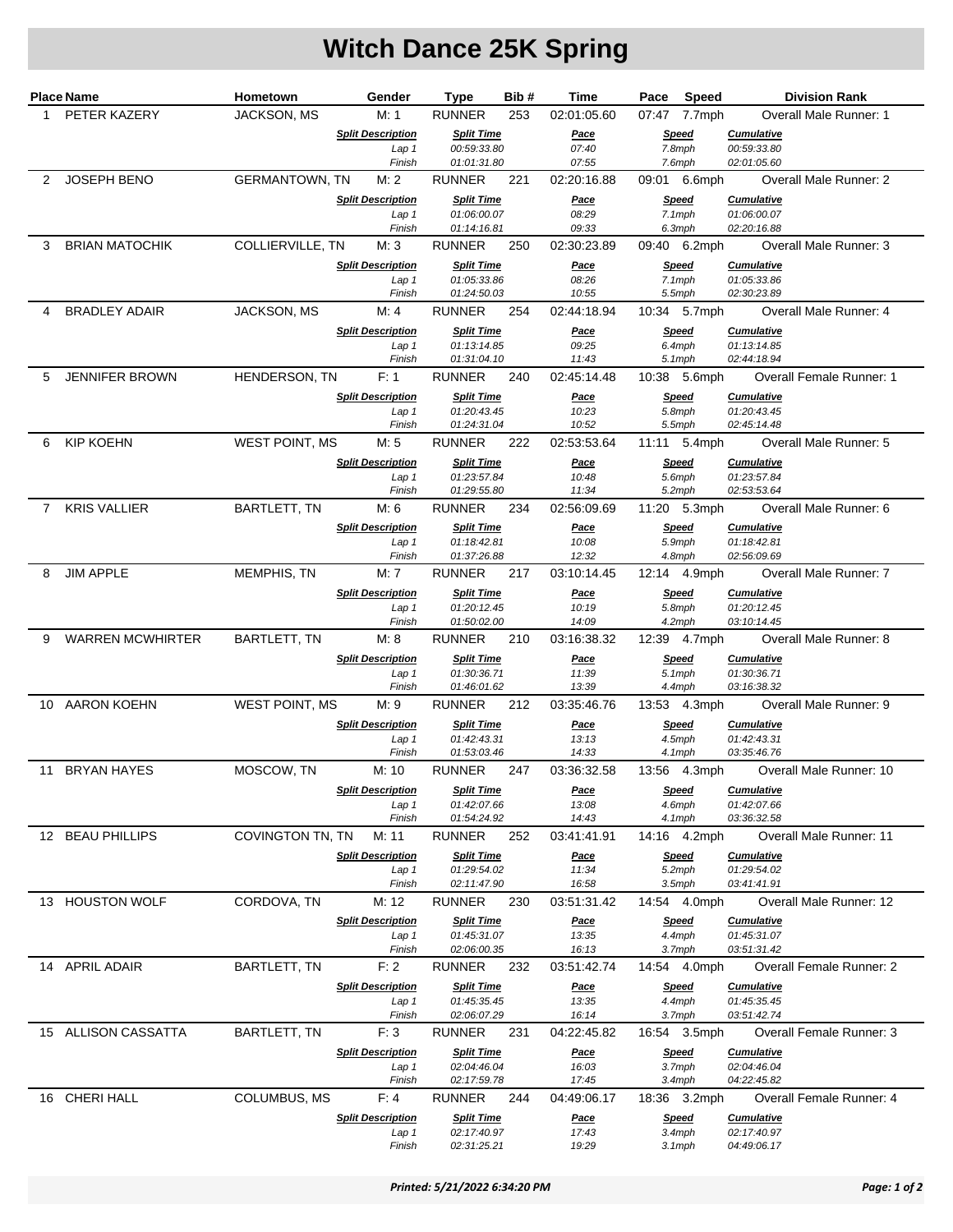### **Witch Dance 25K Spring**

| <b>Place Name</b> | Hometown       | Gender                   | Type              | Bib#        | Time        | Pace         | Speed  | <b>Division Rank</b>    |
|-------------------|----------------|--------------------------|-------------------|-------------|-------------|--------------|--------|-------------------------|
| DAVID STROUD      | WEST POINT, MS | M: 13                    | <b>RUNNER</b>     | 218         | 04.51.49.89 | 18:47        | 3.2mph | Overall Male Runner: 13 |
|                   |                | <b>Split Description</b> | <b>Split Time</b> |             | <u>Pace</u> | <b>Speed</b> |        | <b>Cumulative</b>       |
|                   |                | Lap 1                    | 02:11:50.50       |             | 16:58       | $3.5$ mph    |        | 02:11:50.50             |
|                   |                | Finish                   |                   | 02:39:59.39 | 20:35       |              | 2.9mph | 04:51:49.89             |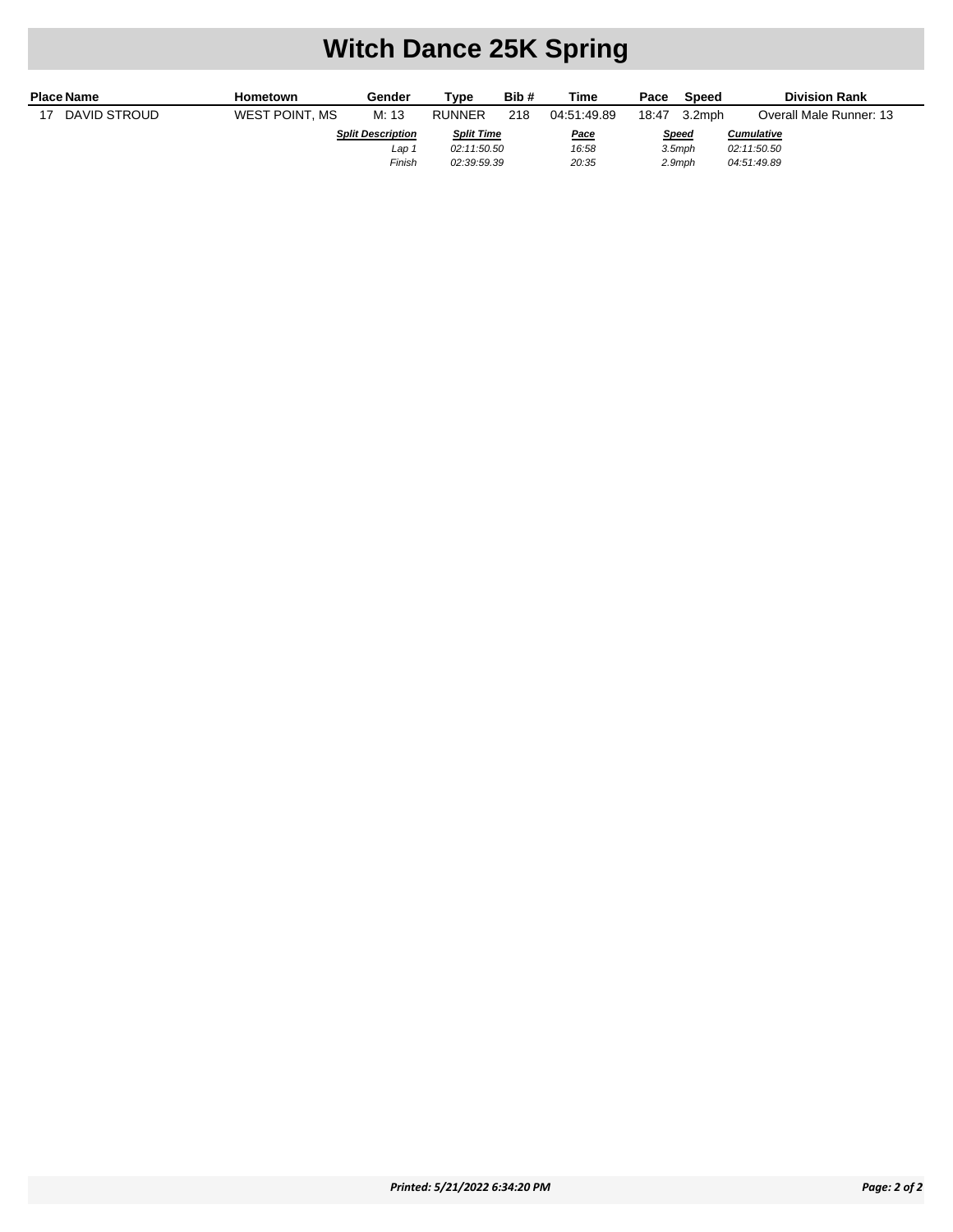# **Witch Dance Drop to 25K Spring**

| <b>Place Name</b> |                        | <b>Hometown</b>       | Gender                   | Type              | Bib# | Time        | Speed<br>Pace   | <b>Division Rank</b>     |
|-------------------|------------------------|-----------------------|--------------------------|-------------------|------|-------------|-----------------|--------------------------|
|                   | <b>HANNAH MEREDITH</b> | <b>GERMANTOWN, TN</b> | F: 1                     | <b>RUNNER</b>     | 229  | 02:50:37.35 | 10:59<br>5.5mph | Overall Female Runner: 1 |
|                   |                        |                       | <b>Split Description</b> | <b>Split Time</b> |      | Pace        | <b>Speed</b>    | <b>Cumulative</b>        |
|                   |                        |                       | Lap 1                    | 01:19:19.63       |      | 10:12       | 5.9mph          | 01:19:19.63              |
|                   |                        |                       | Finish                   | 01:31:17.72       |      | 11:45       | $5.1$ mph       | 02:50:37.35              |
|                   | CORY ADAMS             | <b>GERMANTOWN, TN</b> | M: 1                     | <b>RUNNER</b>     | 215  | 04:38:12.09 | 17:54 3.4mph    | Overall Male Runner: 1   |
|                   |                        |                       | <b>Split Description</b> | <b>Split Time</b> |      | <u>Pace</u> | <b>Speed</b>    | <b>Cumulative</b>        |
|                   |                        |                       | Lap 1                    | 01:56:21.61       |      | 14:58       | 4.0mph          | 01:56:21.61              |
|                   |                        |                       | Finish                   | 02:41:50.48       |      | 20:50       | $2.9$ mph       | 04:38:12.09              |
| 3                 | TIM MULLICAN           | MITCHELL, SD          | M:2                      | <b>RUNNER</b>     | 201  | 04:48:56.67 | 3.2mph<br>18:36 | Overall Male Runner: 2   |
|                   |                        |                       | <b>Split Description</b> | <b>Split Time</b> |      | <u>Pace</u> | <b>Speed</b>    | <b>Cumulative</b>        |
|                   |                        |                       | Lap 1                    | 02:04:02.26       |      | 15:58       | $3.8$ mph       | 02:04:02.26              |
|                   |                        |                       | Finish                   | 02:44:54.41       |      | 21:13       | $2.8$ mph       | 04:48:56.67              |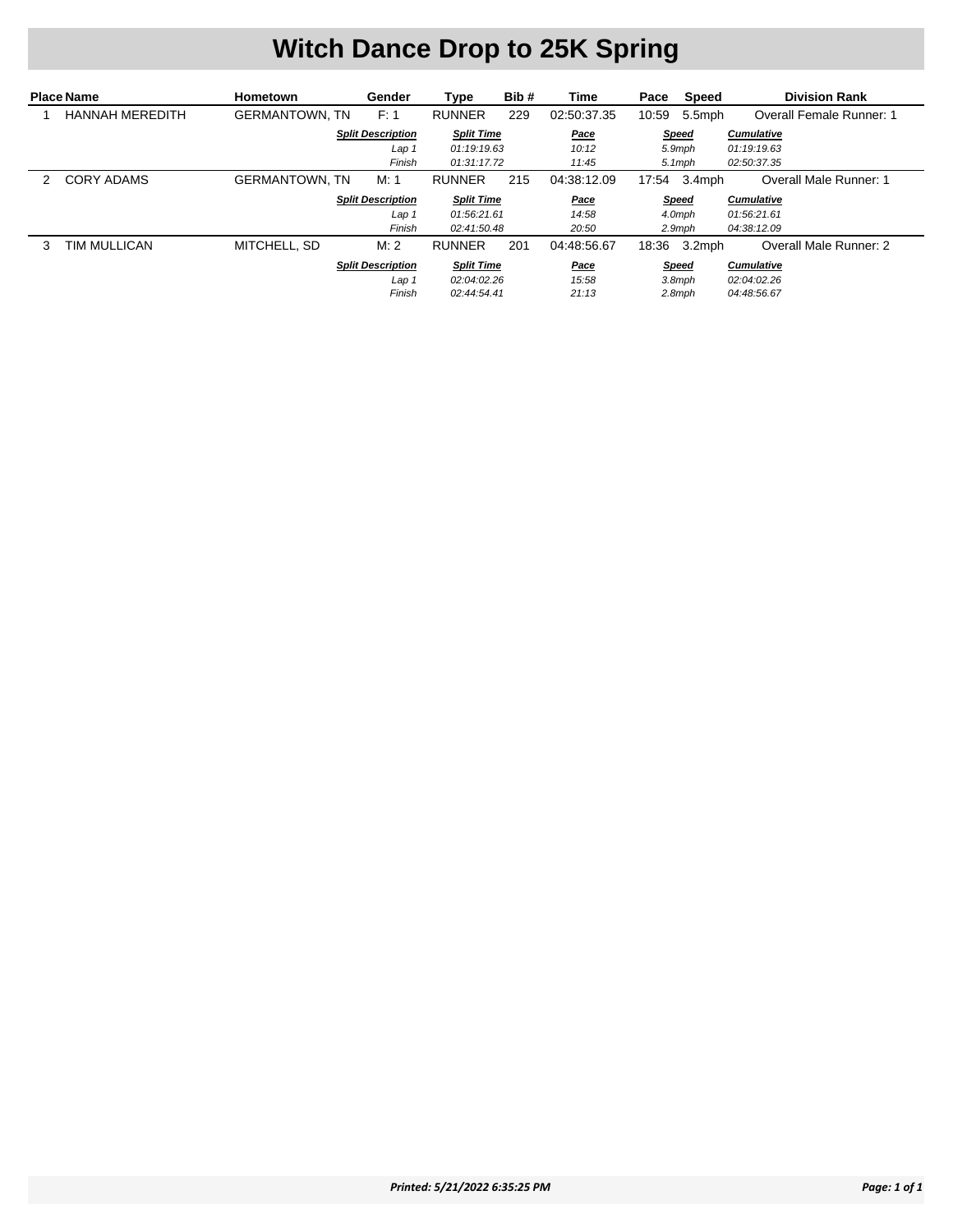### **Witch Dance 12.5K Spring**

| <b>Place Name</b> |                       | <b>Hometown</b>     | Gender | Type          | Bib# | Time        | Pace  | Speed     | <b>Division Rank</b>     |
|-------------------|-----------------------|---------------------|--------|---------------|------|-------------|-------|-----------|--------------------------|
|                   | <b>TODD DAVIS</b>     | TISHOMINGO, MS      | M: 1   | <b>RUNNER</b> | 237  | 01:24:56.21 | 10:56 | 5.5mph    | Overall Male Runner: 1   |
|                   | ANDREW JUSTICE        | AMORY, MS           | M:2    | <b>RUNNER</b> | 220  | 01:35:10.63 | 12:15 | 4.9mph    | Overall Male Runner: 2   |
| 3                 | <b>JAMIE LINDSEY</b>  | SHANNON, MS         | M:3    | <b>RUNNER</b> | 243  | 01:37:05.12 | 12:29 | 4.8mph    | Overall Male Runner: 3   |
| 4                 | <b>CHRIS GURNER</b>   | SHANNON, MS         | M: 4   | <b>RUNNER</b> | 246  | 01:37:09.63 | 12:30 | 4.8mph    | Overall Male Runner: 4   |
| 5                 | <b>JOSEPH JACKSON</b> | PLANTERSVILLE, MS   | M: 5   | <b>RUNNER</b> | 245  | 01:37:10.99 | 12:30 | 4.8mph    | Overall Male Runner: 5   |
| 6                 | <b>SAMUEL INMAN</b>   | TUPELO, MS          | M: 6   | <b>RUNNER</b> | 223  | 01:51:25.55 | 14:20 | 4.2mph    | Overall Male Runner: 6   |
|                   | <b>JENNY COOPER</b>   | NESBIT, MS          | F: 1   | <b>RUNNER</b> | 208  | 01:52:08.34 | 14:26 | 4.2mph    | Overall Female Runner: 1 |
| 8                 | TRACY DAWSON          | <b>HERNANDO, MS</b> | F: 2   | <b>RUNNER</b> | 207  | 01:52:08.68 | 14:26 | 4.2mph    | Overall Female Runner: 2 |
| 9                 | <b>VICKEY LEONARD</b> | TUPELO, MS          | F:3    | <b>RUNNER</b> | 205  | 01:55:16.63 | 14:50 | 4.0mph    | Overall Female Runner: 3 |
| 10.               | ROY THOMAS            | TREMONT, MS         | M: 7   | <b>RUNNER</b> | 219  | 02:05:30.70 | 16:09 | 3.7mph    | Overall Male Runner: 7   |
| 11                | <b>GENE PIERCE</b>    | TUPELO, MS          | M: 8   | <b>RUNNER</b> | 224  | 02:23:56.83 | 18:31 | $3.2$ mph | Overall Male Runner: 8   |
|                   | <b>TRISTEN HODGE</b>  | STARKVILLE, MS      | M:9    | <b>RUNNER</b> | 251  | 03:56:44.47 | 30:28 | 2.0mph    | Overall Male Runner: 9   |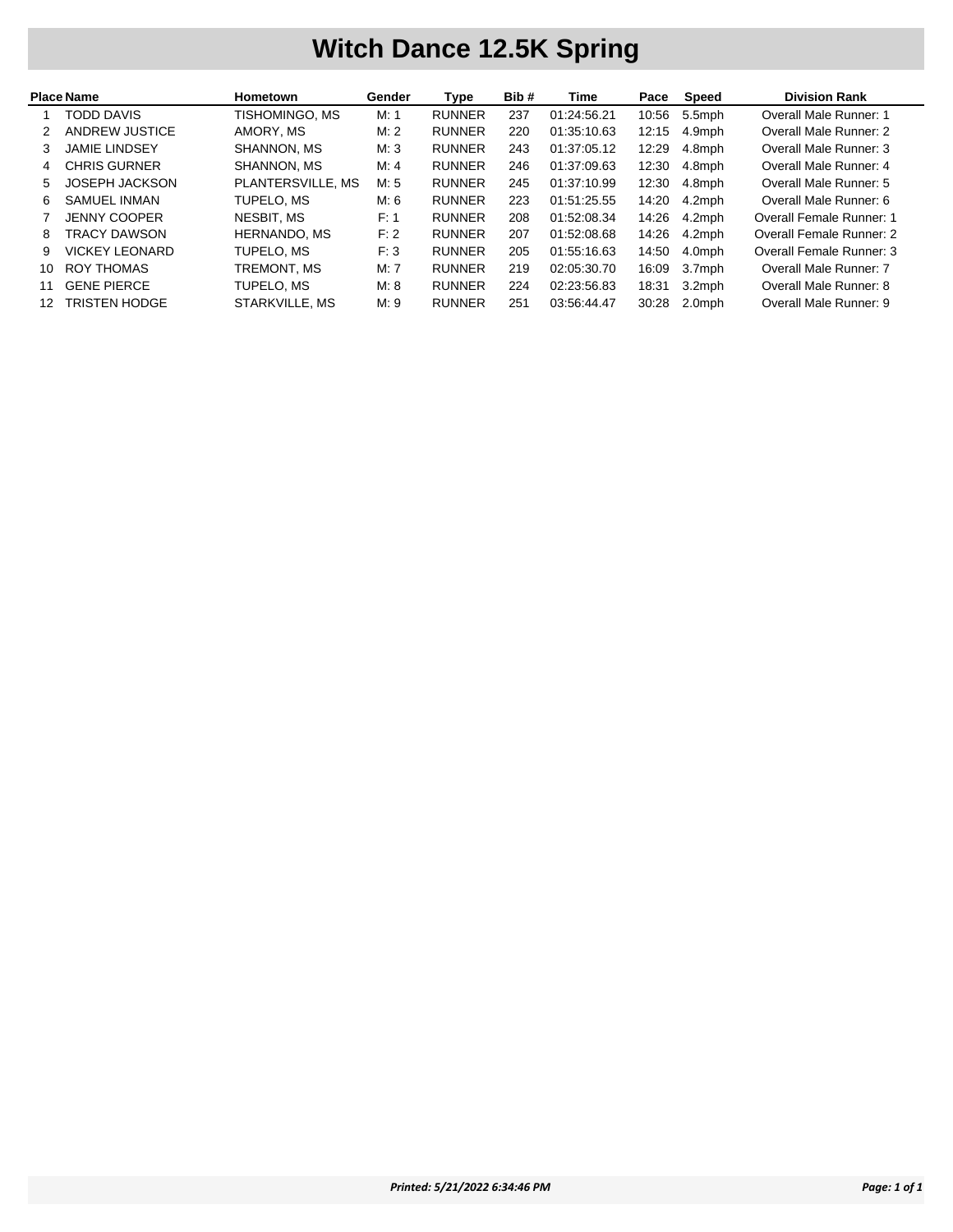## **Witch Dance Drop to 12.5K 7:15 am Spring**

| <b>Place Name</b>        | Hometown               | Gender | Tvpe   | Bib# | Time        | Pace  | Speed  | <b>Division Rank</b>   |
|--------------------------|------------------------|--------|--------|------|-------------|-------|--------|------------------------|
| CHANCE<br><b>MICHAEI</b> | <b>MEMPHIS.</b><br>TN. | IVI.   | RUNNEF | 209  | 02:15:27.88 | 17:26 | 3.4mph | Overall Male Runner: 1 |